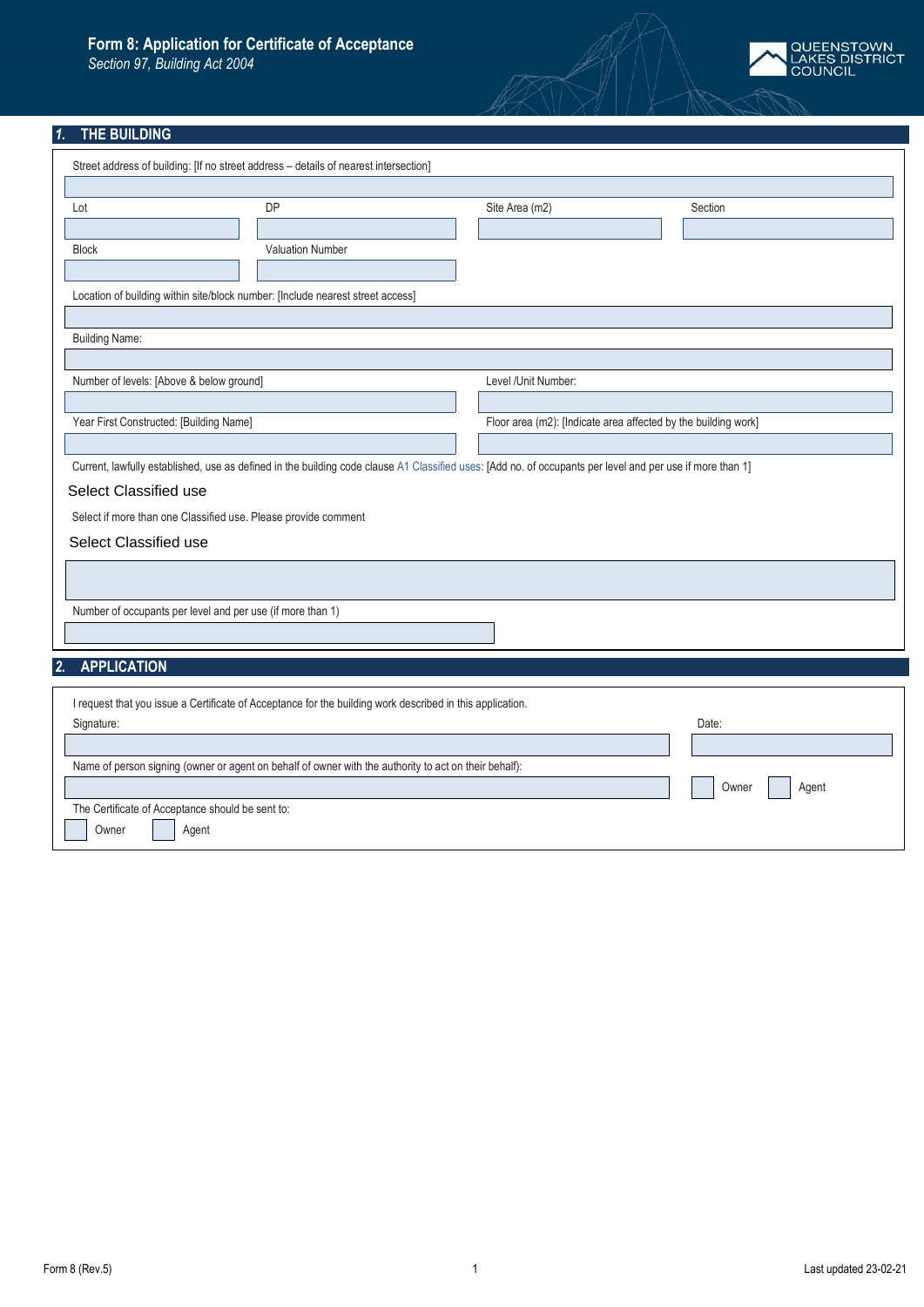### **3. BUILDING WORK**

| Description of Building Work: [Provide sufficient information below to enable scope of work to be fully understood]                                                                                                                                                                                                                                                                                                                       |                                                                                                                                 |                                 |                                                                     |                                                                      |                                                   |
|-------------------------------------------------------------------------------------------------------------------------------------------------------------------------------------------------------------------------------------------------------------------------------------------------------------------------------------------------------------------------------------------------------------------------------------------|---------------------------------------------------------------------------------------------------------------------------------|---------------------------------|---------------------------------------------------------------------|----------------------------------------------------------------------|---------------------------------------------------|
|                                                                                                                                                                                                                                                                                                                                                                                                                                           |                                                                                                                                 |                                 |                                                                     |                                                                      |                                                   |
| The personnel who carried out the building work:                                                                                                                                                                                                                                                                                                                                                                                          |                                                                                                                                 |                                 |                                                                     |                                                                      |                                                   |
| Name                                                                                                                                                                                                                                                                                                                                                                                                                                      | <b>Email Address</b>                                                                                                            |                                 | <b>Phone Number</b>                                                 | Work carried out (i.e.<br>plumbing, carpentry)                       | <b>Trade registration</b><br>number (if relevant) |
|                                                                                                                                                                                                                                                                                                                                                                                                                                           |                                                                                                                                 |                                 |                                                                     |                                                                      |                                                   |
|                                                                                                                                                                                                                                                                                                                                                                                                                                           |                                                                                                                                 |                                 |                                                                     |                                                                      |                                                   |
|                                                                                                                                                                                                                                                                                                                                                                                                                                           |                                                                                                                                 |                                 |                                                                     |                                                                      |                                                   |
| Date building work carried out:                                                                                                                                                                                                                                                                                                                                                                                                           |                                                                                                                                 |                                 |                                                                     |                                                                      |                                                   |
| Will the building work result in a change of use of the building? [If Yes, provide details of the new use of the building]<br>If yes, complete the following:<br>Current use of building (as defined by Change the Use Regulations):                                                                                                                                                                                                      |                                                                                                                                 |                                 | Yes                                                                 | No                                                                   |                                                   |
| Intended life of the building if less than 50 years:                                                                                                                                                                                                                                                                                                                                                                                      |                                                                                                                                 |                                 | List Building Consents previously issued for this project (if any): |                                                                      |                                                   |
|                                                                                                                                                                                                                                                                                                                                                                                                                                           |                                                                                                                                 |                                 |                                                                     |                                                                      |                                                   |
| Estimated value of the building work on which the building levy will be calculated (including goods and services tax):<br>\$                                                                                                                                                                                                                                                                                                              |                                                                                                                                 |                                 |                                                                     |                                                                      |                                                   |
| Reasons why a certificate of acceptance is required: [Select where applicable]<br>The owner, or the owner's predecessor in title, carried out building work for which a building consent was required, but a building consent was not obtained because (explain in<br>detail):<br>A building consent could not practicably be obtained in advance because the building work had to be carried out urgently: (delete one of the following) | For the purpose of saving or protecting life or health or preventing serious damage to property as follows (explain in detail): |                                 |                                                                     |                                                                      |                                                   |
|                                                                                                                                                                                                                                                                                                                                                                                                                                           | In order to ensure that a specified system was maintained in a safe condition or made safe as follows (explain in detail):      |                                 |                                                                     |                                                                      |                                                   |
| The building consent authority that granted the building consent is unable or refuses to issue a code compliance certificate in relation to the building work, and no other building<br>consent authority will agree to issue a code compliance certificate for the building work (State details of name of building consent authority and building consent granted).                                                                     |                                                                                                                                 |                                 |                                                                     |                                                                      |                                                   |
|                                                                                                                                                                                                                                                                                                                                                                                                                                           |                                                                                                                                 |                                 |                                                                     |                                                                      |                                                   |
| <b>OWNER</b><br>4.                                                                                                                                                                                                                                                                                                                                                                                                                        |                                                                                                                                 |                                 |                                                                     |                                                                      |                                                   |
| Name of Owner (include preferred title; Mr, Mrs, Ms, Other):                                                                                                                                                                                                                                                                                                                                                                              |                                                                                                                                 |                                 |                                                                     |                                                                      |                                                   |
| Contact Person (if not individually owned e.g. trust or company):                                                                                                                                                                                                                                                                                                                                                                         |                                                                                                                                 |                                 |                                                                     |                                                                      |                                                   |
|                                                                                                                                                                                                                                                                                                                                                                                                                                           |                                                                                                                                 |                                 |                                                                     |                                                                      |                                                   |
| Mailing address:                                                                                                                                                                                                                                                                                                                                                                                                                          |                                                                                                                                 |                                 |                                                                     |                                                                      |                                                   |
| Street address / Registered address (if different from above):                                                                                                                                                                                                                                                                                                                                                                            |                                                                                                                                 |                                 |                                                                     |                                                                      |                                                   |
| Contact Number(s):                                                                                                                                                                                                                                                                                                                                                                                                                        |                                                                                                                                 |                                 | Email address:                                                      |                                                                      |                                                   |
|                                                                                                                                                                                                                                                                                                                                                                                                                                           |                                                                                                                                 |                                 |                                                                     |                                                                      |                                                   |
| The following evidence of ownership is attached:<br>Record of Title<br>Lease Agreement                                                                                                                                                                                                                                                                                                                                                    |                                                                                                                                 | Agreement for Sale and Purchase |                                                                     | Other documents (showing full name of legal owner(s) of the building |                                                   |